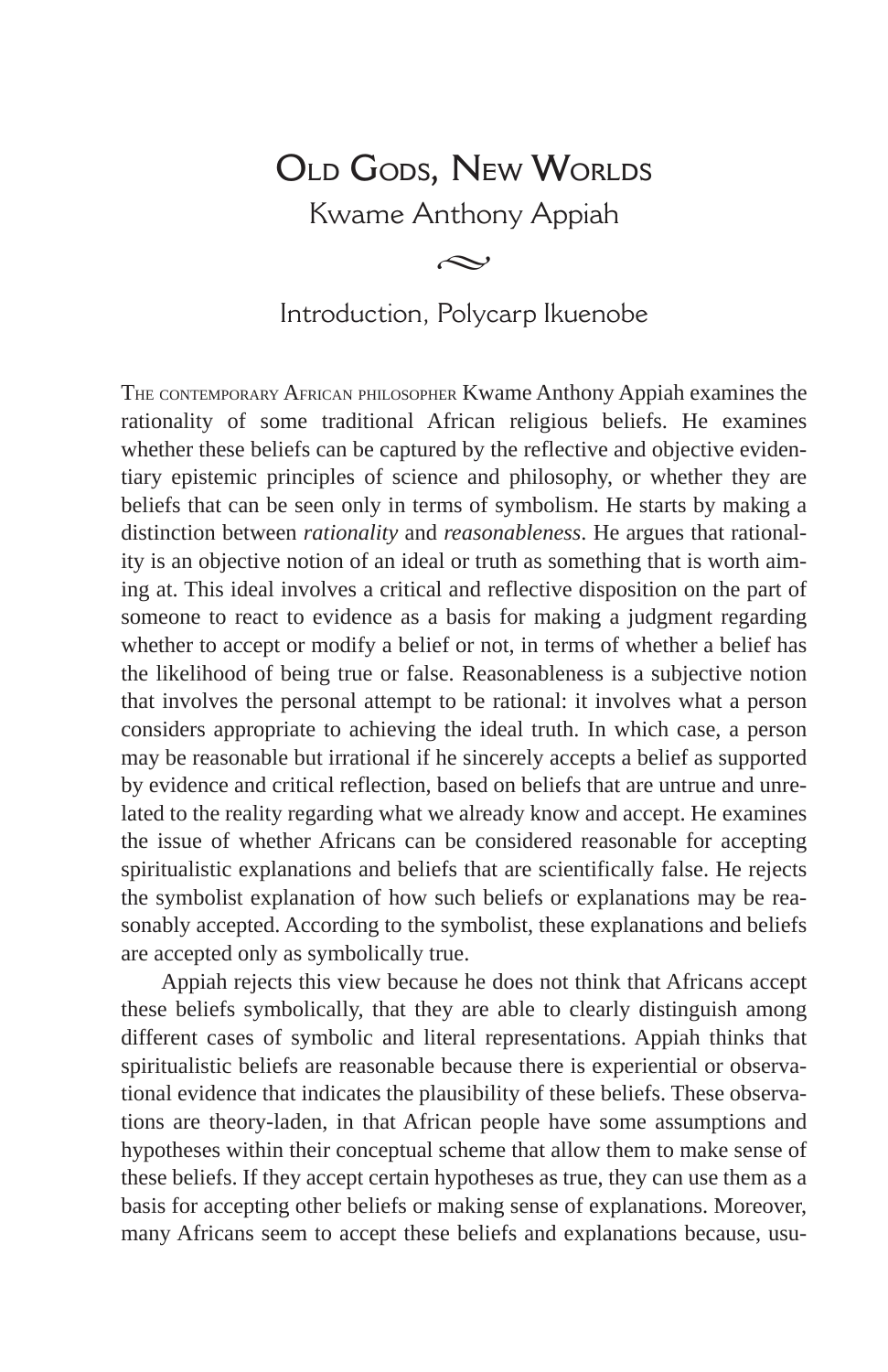ally, there are no acceptable alternative beliefs or explanations. Given these reasons, Appiah seems to accept that most spiritualistic explanations in African cultures are comparable to scientific explanations. He draws from the ideas of Robin Horton, that spirits and what may be considered false beliefs in African cultures are similar to theoretical entities of science, and that these beliefs play roles in spiritualistic explanation similar to that which theoretical entities play in scientific explanation. However, the difference is that spiritualistic explanations and beliefs are personal, while scientific beliefs are impersonal.

Appiah argues that spiritualistic explanations are personal because people attempt to explain the unknown by using the known, which is usually personal. As such, Africans end up presenting mechanistic causal connections in functional terms by making them relevant to the human condition. Appiah further examines Horton's idea that one of the differences between explanations in science and traditional African cultures is that African cultures represent a closed system of inquiry, while the scientific context of inquiry is open, and that Africans were not aware of or exposed to alternative modes of explanation and beliefs that they could consider. He seems to reject this. He thinks that Africans were exposed to other beliefs systems via trade and wars. However, he accepts that African cultures are mostly accommodative of ideas, which meant that ideas were not critically examined and questioned. They accepted many beliefs as dogmas. It was, for instance, considered impolite to disagree, argue, or question, especially elders or tradition. This was the result of the social organization. Moreover, there was also no social mobility in traditional African cultures. As such, people did not confront ideas on their own. Because they always lived in the social context of their traditional beliefs, they did not question because ideas were not decentralized and people did not have the kind of cognitive authority required for them to individually examine ideas for themselves.

For the most part, Africans did not explore ideas for the sake of finding the truth; they appeared to be content with what works and what is reasonable to accept in a given context. Moreover, the scientific method is adversarial, which requires that people adopt a skeptical approach to beliefs and subject them to critical analysis before they can be accepted. As a result, scientists were more open to the possibility of changing their theories based on better evidence. Another feature of the African situation was that it was preliterate. As such, many of their beliefs and explanations were not documented. They were passed down through successive generations by oral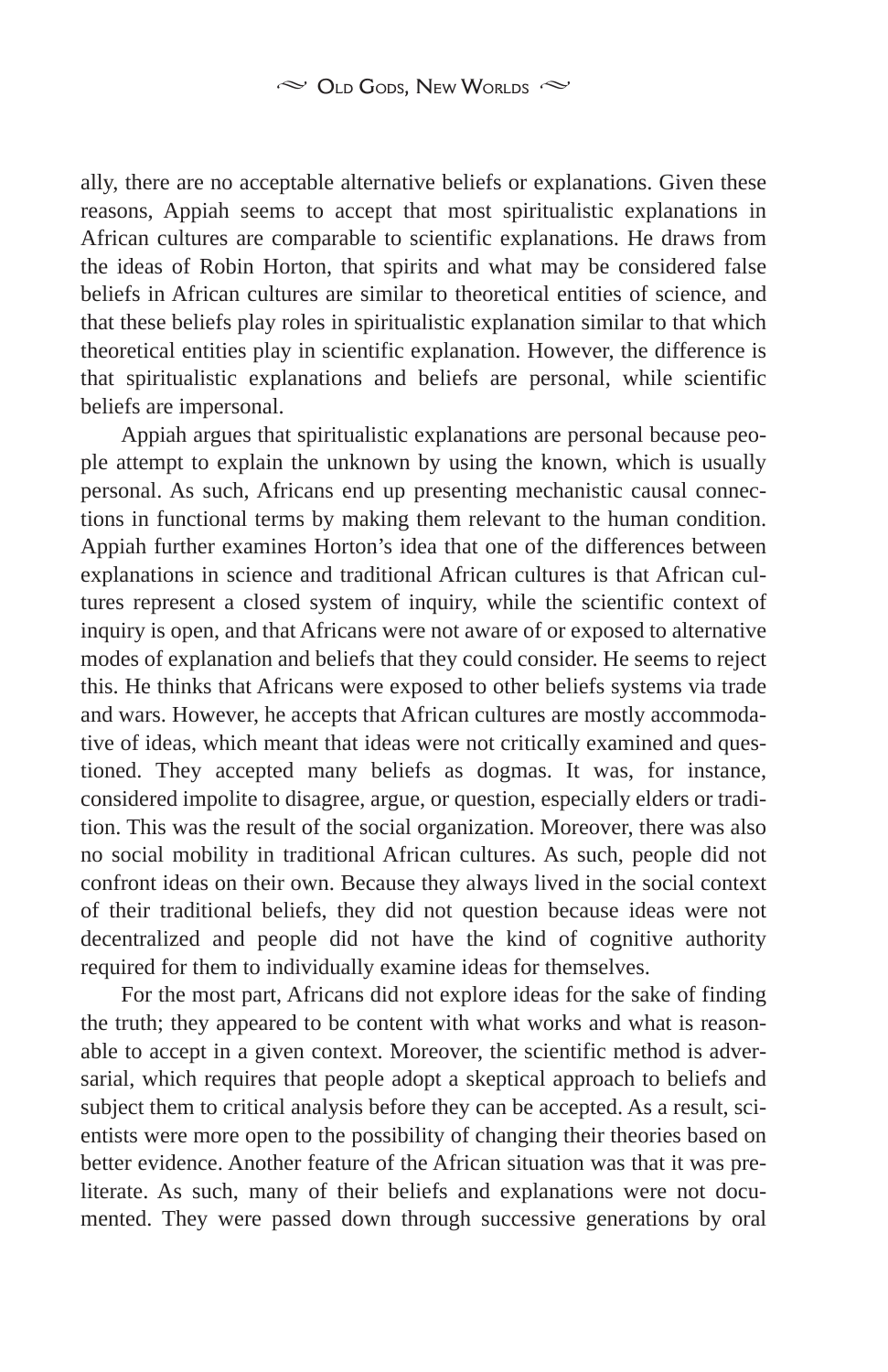tradition. This did not allow ideas to be critically examined. It also did not allow people to easily see discrepancies among the ideas of elders. Written tradition allowed for and perhaps demanded more abstraction, universality, and precision, and less figurative use of language. Because you are not sure who your reader is, it is pertinent to be clear or bring out every assumption; the reader may not share the same cultural assumptions as yours. Writing and education will bring about fusions between Western and African ideas. Educated Africans are examining their own traditional beliefs and this will lead to a situation where Africans can maintain elements of their traditional beliefs that they find acceptable, along with some Western beliefs. So, the question is not whether these beliefs should be accepted; it appears there is no choice.

As you read Appiah, consider and reflect on the following questions: What is the difference between rationality and reasonableness? Why are traditional African beliefs and explanations reasonable but not rational? Why does Appiah reject the symbolist explanation of the reasonableness of African beliefs? How is the scientific mode of inquiry different from the traditional African mode of inquiry? How is lack of written tradition relevant to the nature of inquiry in traditional African cultures?

In coming to terms with what it means to be modern, Western and African intellectuals have interests they should share.... [A]s I shall suggest, neither n coming to terms with what it means to be modern, Western and African of us will understand what modernity is until we understand each other. . . .

[O]ne of the marks of traditional life is the extent to which beliefs, activities, habits of mind, and behavior in general are shot through with what Europeans and Americans would call "religion." . . . Most intellectuals outside . . . [traditional societies] think they know, after all, that there are no such spirits [as can be summoned by sacrificing, for example, gold or sheep and chickens at a shrine]. That, for all the requests in the priest's prayer, no unseen agent will come to inhabit the shrine; no one will answer the questions "What made this person ill?" or "Would we win if we went to war?" or "How should we cure the king's elder?" Yet here is a culture [Asante] where, for at least several hundred years, people have been setting up just such shrines and asking them just such questions and asking the spirits they

Excerpt from *In My Father's House: Africa in the Philosophy of Culture*, by Kwame Anthony Appiah, 1992, Oxford University Press.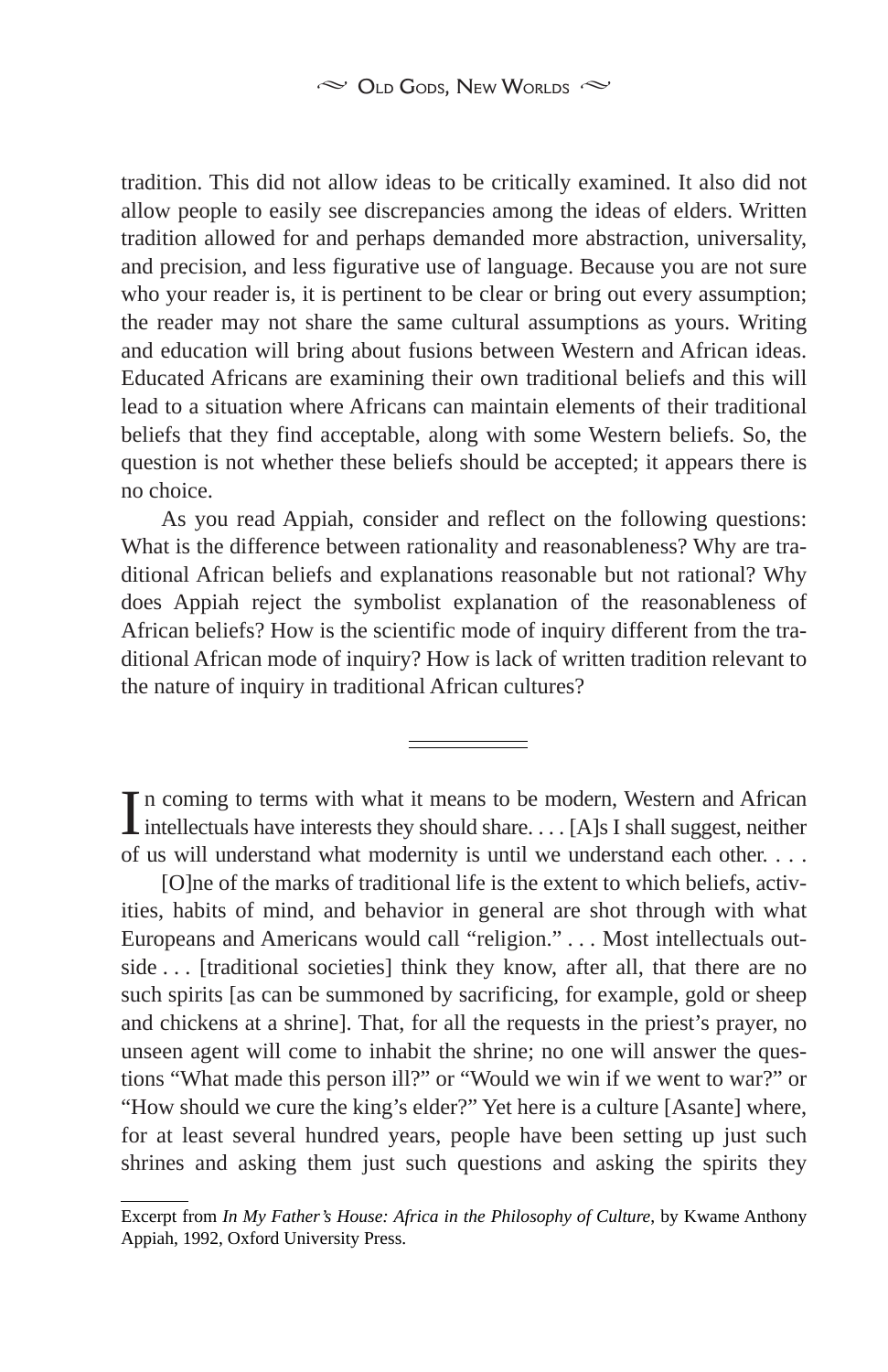believe are in them to perform just such tasks. Surely by now they should know, if they are rational, that it won't work? . . . And if we press the question how these beliefs can be sustained in the face of a falsity that is obvious, at least to us, we shall return, in the end, to the question whether we have really understood what is going on....

[W]e need, I think, to bear in mind at least these three separate types of understanding: first, understanding the ritual and the beliefs that underlie it; second, understanding the historical sources of both ritual and belief; and, third, understanding what sustains them. . . .

[T]o understand these ritual acts what is necessary is what is necessary in the understanding of any acts: namely to understand what beliefs and intentions underlie them, so that we know what the actors think they are doing, what they are trying to do. Indeed if we cannot do this we cannot even say what the ritual is. To say that what is going on here is that these people are inviting a spirit to take up its place in a shrine is already to say something about their beliefs and their intentions. It is to say, for example, that they believe that there is a spirit, Ta Kwesi, and believe too that asking the spirit to do something is a way of getting that spirit to do it; it is to say that they want the spirit to inhabit the shrine....

But if we are to face the question of the rationality of traditional belief we must turn, finally, to my third set of questions: those about what keeps these beliefs, which outsiders judge so obviously false, alive.

It is in asking these questions that some have been led by another route to treating religion symbolically. The British anthropologist John Beattie, for example, has developed a "symbolist" view of Africa's traditional religions, whose "central tenet," as Robin Horton (a philosopher-anthropologist, who is a British subject and a longtime Nigerian resident) puts it, "is that traditional religious thought is basically different from and incommensurable with Western scientific thought"; so that the symbolists avoid "comparisons" with science and turn instead to comparisons with symbolism and  $art. \ldots$ <sup>1</sup> Simply put, the symbolists are able to treat traditional believers as reassuringly rational only because they deny that traditional people mean what they say. Now Robin Horton has objected—correctly—that . . . [i]t is peculiarly unsatisfactory to treat a system of propositions as symbolic when those whose propositions they are appear to treat them literally and display, in other contexts, a clear grasp of the notion of symbolic representation.

. . . [I]t is in [Durkheim's] work that we call find the clearest statement of the connection between the urge to treat religion as symbolic and the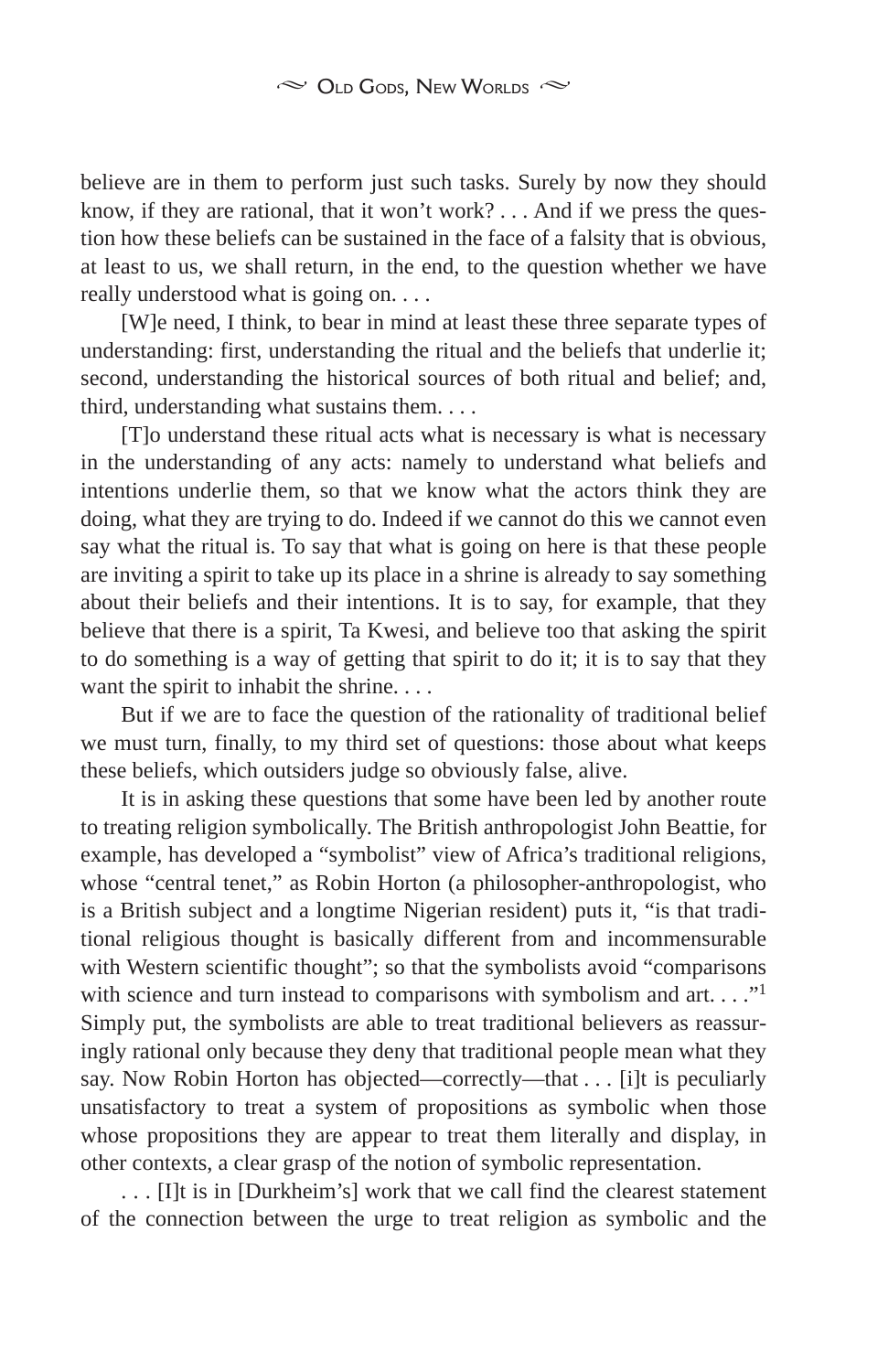question why such patently false beliefs survive. For Durkheim cannot allow that religious beliefs are false, because he thinks that false beliefs could not survive. Since if they are false they would not have survived, it follows that they must be true: and since they are not literally true, they must be symbolically true.<sup>2</sup> This argument is based on a misunderstanding of the relationship between the rationality of beliefs, their utility and their truth; it is important to say why.

Rationality is best conceived of as an ideal, both in the sense that it is something worth aiming for and in the sense that it is something we are incapable of realizing. It is an ideal that bears an important internal relation to that other great cognitive ideal, Truth. And, I suggest, we might say that rationality in belief consists in being disposed so to react to evidence and reflection that you change your beliefs in ways that make it more likely that they are true... $^3$ 

With such an account of reasonableness, we can see why the apparently obvious falsehood of the beliefs of the Asante priest might be regarded as evidence of his unreasonableness. For how could he have acquired and maintained such beliefs if he was following the prescription always to try to change his beliefs in ways that made it more likely that they were true? The answer is simple. The priest acquired his beliefs in the way we all acquire the bulk of our beliefs: by being told things as he grew up. As Evans-Pritchard says of the Zande people, they are "born into a culture with ready-made patterns of belief which have the weight of tradition behind them."4 And of course, so are we. On the whole, little has happened in his life to suggest they are not true. So too, in our lives.

Now it may seem strange to suggest that accepting beliefs from one's culture and holding onto them in the absence of countervailing evidence can be reasonable, if it can lead to having beliefs that are, from the point of view of Western intellectuals, so wildly false. And this is especially so if you view reasonableness as a matter of trying to develop habits of belief acquisition that make it likely that you will react to evidence and reflection in ways that have a tendency to produce truth....

We may also fail to see how reasonable the priest's views should seem, because, in assessing the religious beliefs of other cultures, we start, as is natural enough, from our own. But it is precisely the absence of this, our alien, alternative point of view in traditional culture, that makes it reasonable to adopt the "traditional" worldview. The evidence that spirits exist is obvious: priests go into trance, people get better after the application of spiritual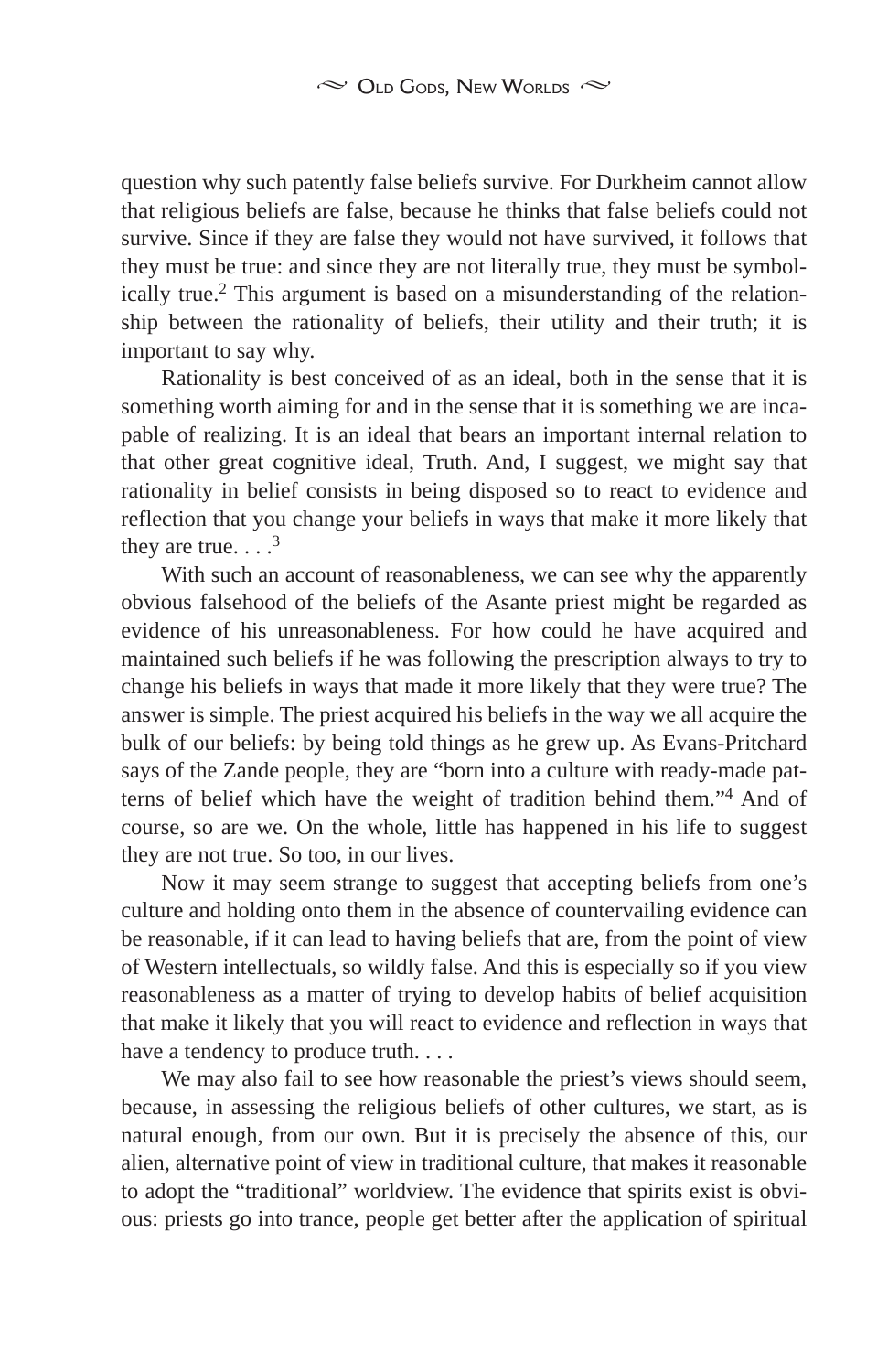remedies, people die regularly from the action of inimical spirits. The reinterpretation of this evidence, in terms of medical-scientific theories or of psychology, requires that there be such alternative theories and that people have some reason to believe in them; but again and again, and especially in the area of mental and social life, the traditional view is likely to be confirmed. We have theories explaining some of this, the theory of suggestion and suggestibility, for example, and if we were to persuade traditional thinkers of these theories, they might become skeptical of the theories held in their own culture. But we cannot begin by asking them to assume their beliefs are false, for they can always make numerous moves in reasonable defense of their beliefs. [Blaming some extant auxiliary hypothesis or adding some excusing auxiliary, for example.] It is this fact that entities us to oppose the thesis that traditional beliefs are simply unreasonable....

Philosophers of science have names for this: they say that theory is "underdetermined" by observation, and that observation is "theory-laden." And they mean by underdetermination the fact that French philosopherphysicist Pierre Duhem noticed in the early part of this century: that the application of theory to particular cases relies on a whole host of other beliefs, not all of which can be checked at once. By the theory-ladenness of observation, relatedly, they mean that our theories both contribute to forming our experience and give meaning to the language we use for reporting it. Sir Karl Popper's claim that science should proceed by attempts at falsification, as we all know after reading Thomas Kuhn, is incorrect. If we gave up every time an experiment failed, scientific theory would get nowhere. The underdetermination of our theories by our experience means that we are left even by the most unsuccessful experiment with room for maneuver. The trick is not to give up too soon or go on too long. In science, as everywhere else, there are babies and there is bathwater....

[T]raditional religious theory is in certain respects more like modern natural science . . . which we may summarize in the slogan "explanation, prediction, and control." It is his systematic development of the analogy between natural science and traditional religion that has made the work of Robin Horton so important in the philosophy of African traditional religions, and it will be useful to begin with him.<sup>5</sup>

Horton's basic point is just the one I made earlier: the fundamental character of these religious systems is that the practices arise from the belief, literal and not symbolic, in the powers of invisible agents. Horton argues persuasively, and I believe correctly, that spirits and such function in explanation,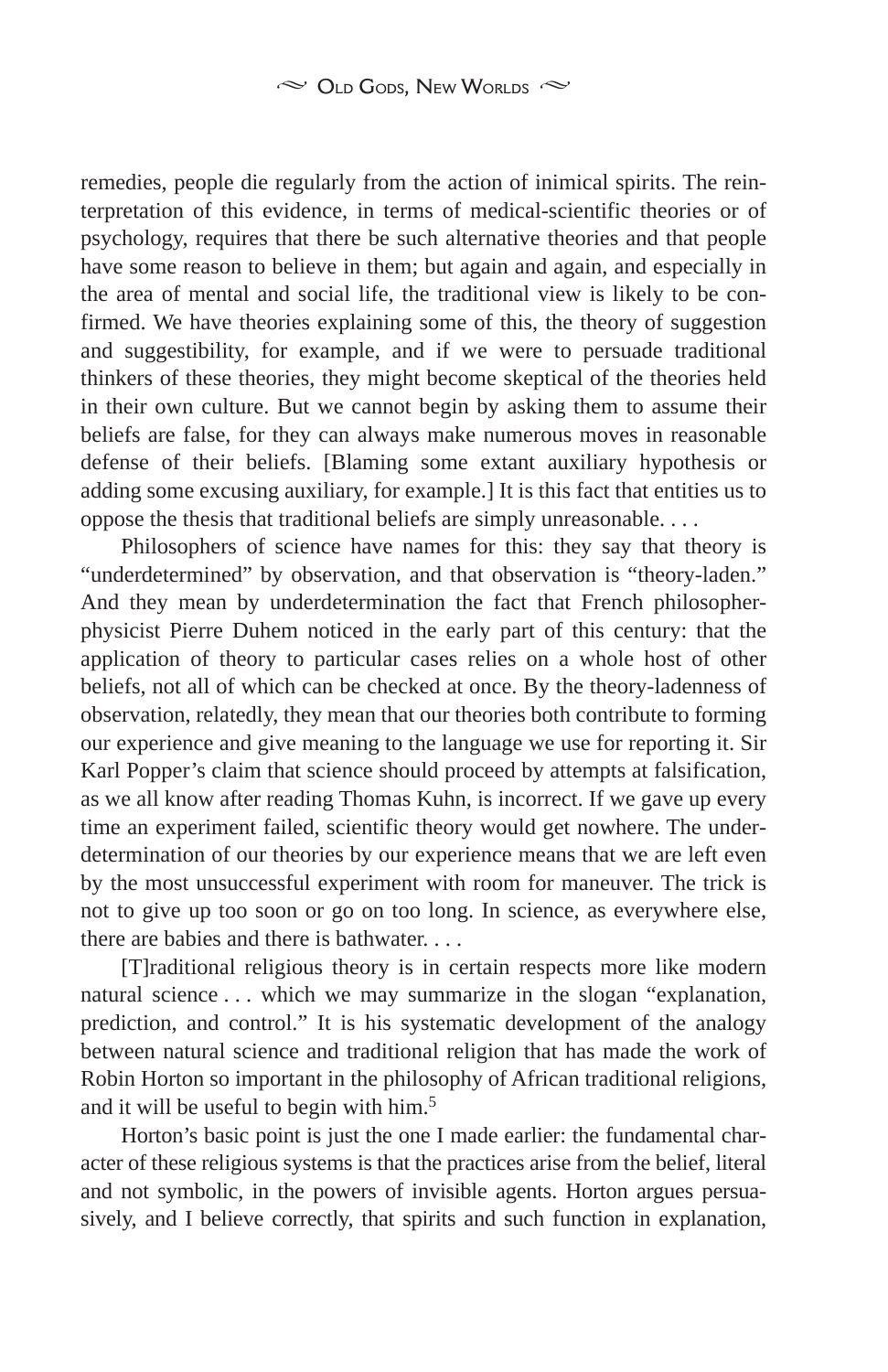prediction, and control much as do other theoretical entities: they differ from those of natural science in being persons and not material forces and powers, but the logic of their function in explanation and prediction is the same.

Horton's view, then, is that religious beliefs of traditional peoples constitute explanatory theories and that traditional religious actions are reasonable attempts to pursue goals in the light of these beliefs—attempts, in other words, at prediction and control of the world. In these respects, Horton argues, traditional religious belief and action are like theory in the natural sciences and the actions based on it. . . . Horton's thesis is not that traditional religion is a kind of science but that theories in the two domains are similar in these crucial respects. The major difference in the contents of the theories, he argues, is that traditional religious theory is couched in terms of personal forces, while natural scientific theory is couched in terms of impersonal forces. The basic claim strikes me as immensely plausible....

Horton himself is, of course, aware that traditional religious beliefs are certainly unlike those of natural science in at least two important respects. First of all, as I have already insisted, he points out that the theoretical entities invoked are agents and not material forces. . . . And he offers us an account of wily this might be. He suggests that this difference arises out of the fundamental nature of explanation as the reduction of the unfamiliar to the familiar. In traditional cultures nature, the wild, is untamed, alien, and a source of puzzlement and fear. Social relations and persons are, on the contrary, familiar and well understood. Explaining the behavior of nature in terms of agency is thus reducing the unfamiliar forces of the wild to the familiar explanatory categories of personal relations.

In the industrial world, on the other hand, industrialization and urbanization have made social relations puzzling and problematic. We move between social environments—the rural and the urban, the workplace and the home—in which different conventions operate; in the new, urban, factory, market environment we deal with people whom we know only through our common productive projects. As a result the social is relatively unfamiliar. On the other hand, our relations with objects in the city are relations that remain relatively stable across all these differing social relations. Indeed, if factory workers move between factories, the skills they take with them are precisely those that depend on a familiarity not with other people but with the workings of material things. It is no longer natural to try to understand nature through social relations, rather, we understand it through machines, through matter whose workings we find comfortably familiar. It is well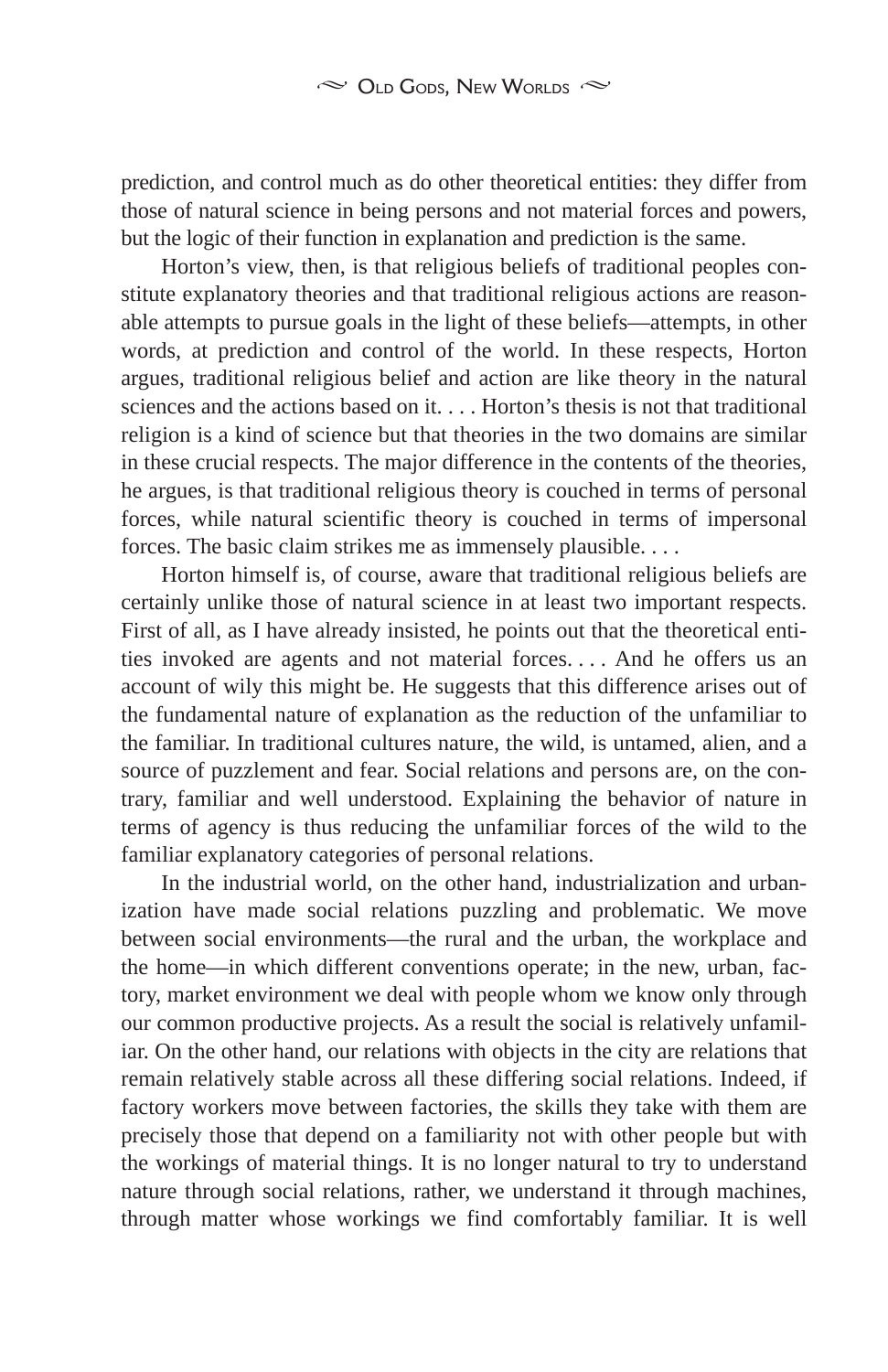known that the understanding of gases in the nineteenth century was modeled on the behavior of miniature billiard balls—for nineteenth-century scientists in Europe know the billiard table better than they knew, for example, their servants. Alienation is widely held to be the characteristic state of modern man: the point call be overstated, but it cannot be denied. . . . [Horton's] story works so well that is it hard not to feel that there is something right about it; it would indeed explain the preference for agency over matter, the first of the major differences Horton acknowledges between traditional religion and science.

And yet this *cannot* be quite right. All cultures—in modest mood, I might say, all the cultures I have knowledge of—have the conceptual resources for at least two fundamental sorts of explanation. On the one hand, all have some sort of notion of what Aristotle called "efficient" causation: the causality of push and pull through which we understand the everyday interactions of material objects and forces. On the other, each has it notion of explanation that applies paradigmatically to human action, the notion that the American philosopher Daniel Dennett has characterized its involving the "intentional stance."<sup>6</sup> This sort of explanation relates actions to beliefs, desires, intentions, fears, and so on—the so-called propositional attitudes and is fundamental . . . to folk psychology. We might say, analogously, that efficient causality is central to what cognitive psychologists now call "naive" or "folk physics."

These kinds of explanations are, of course, interconnected: when I explain the death of the elephant by talking of your need for food, your hunt, your firing the gun, there are elements of folk physics and of folk psychology involved in each stage on this narrative. To say that mechanical explanation is unfamiliar to preindustrial peoples is, of course, to say something true. Mechanical explanation is explanation in terms of machines, which are, of course, exactly what preindustrial cultures do not have. But mechanical explanation is by no means the only kind of nonintentional explanation: there is more to folk physics than a view of machines. And the fact is that the stability of the causal relations of objects in the preindustrial world is surely quite substantial: not only do people make tools and utensils, using the concepts of efficient causation, but their regular physical interactions with the world—in digging, hunting, walking, dancing—are as stable and as well understood as their familial relations. More than this, preindustrial Homo is already Homo Faber, and the making of pots and of jewelry, for example,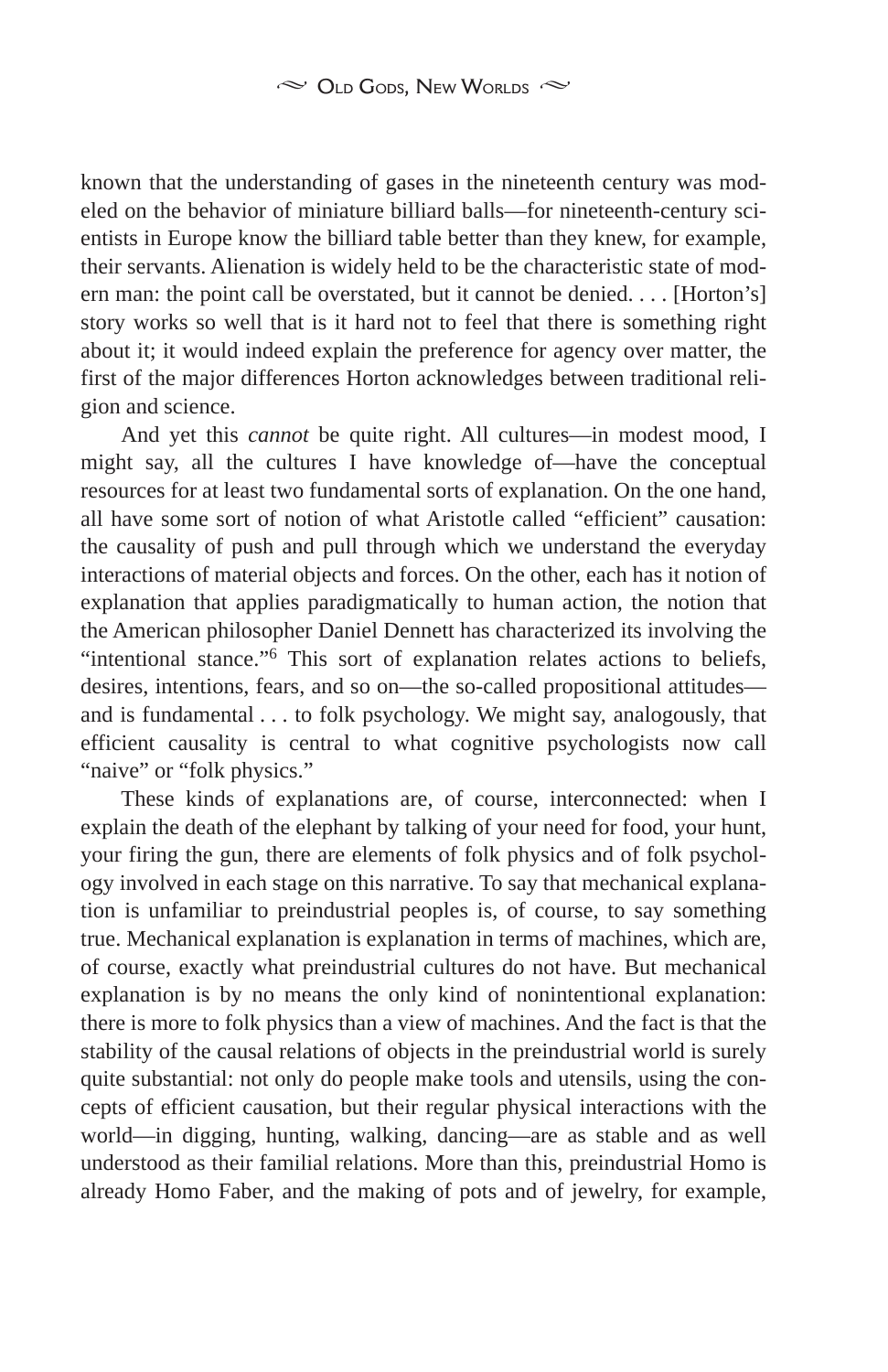involves intimate knowledge of physical things and an expectation of regularity in their behavior....

What we need to bring back into view here is a kind of explanation that is missing from Horton's story: namely, functional explanation, which we find centrally (but by no means uniquely) in what we might call "folk biology." Functional explanation is the sort of explanation that we give when we say that the flower is there to attract the bee that pollinates it; that the liver is there to purify the blood; that the rain falls to water the crops.

This sort of explanation is missing from Horton's story for a very good reason—namely, that the positivist philosophy of science on which Horton relies sought either to eradicate functional explanation or to reduce it to other sorts of explanation, in large part because it reeked of teleology—of the sort of Aristotelian "final" causation that positivism took to have been shown to be hopeless by the failure of vitalism in nineteenth-century biology. And, surely, what is most striking about the "unscientific" explanations that most precolonial African cultures offer is not just that they appeal to agency but that they are addressed to the question "Why?" understood as asking what the event in question was for. Evans-Pritchard in his account of Zande belief insists that the Azande do not think that "unfortunate events" ever happen by chance<sup>7</sup> their frequent appeal to witchcraft—in the absence of other acceptable explanations of misfortune—demonstrates their unwillingness to accept the existence of contingency. But to reject the possibility of the contingent is exactly to insist that everything that happens serves some purpose: a view familiar in Christian tradition in such formulas as "And we know that all things work together for good to them that love God" (Rom. 9:28), or in the deep need people feel—in Europe and America as in Africa—for answers to the question "Why do bad things happen to good people?" Zande witchcraft beliefs depend on an assumption that the universe is in a certain sort of evaluative balance: in short, on the sort of assumption that leads monotheistic theologians to develop theodicies.

What Zande people will not accept, as Evans-Pritchard's account makes clear, is not that "unfortunate events" have no explanation—the granary falls because the termites have eaten through the stilts that support it—but that they are meaningless: that there is no deeper reason why the person sitting in the shade of the granary was injured. And in that sense they share an attitude that we find in Christian theodicy from Irenaeus to Augustine to Karl Barth: that the cosmos works to a plan. Precolonial African cultures, pre- and nonscientific thinkers everywhere, are inclined to suppose that events in the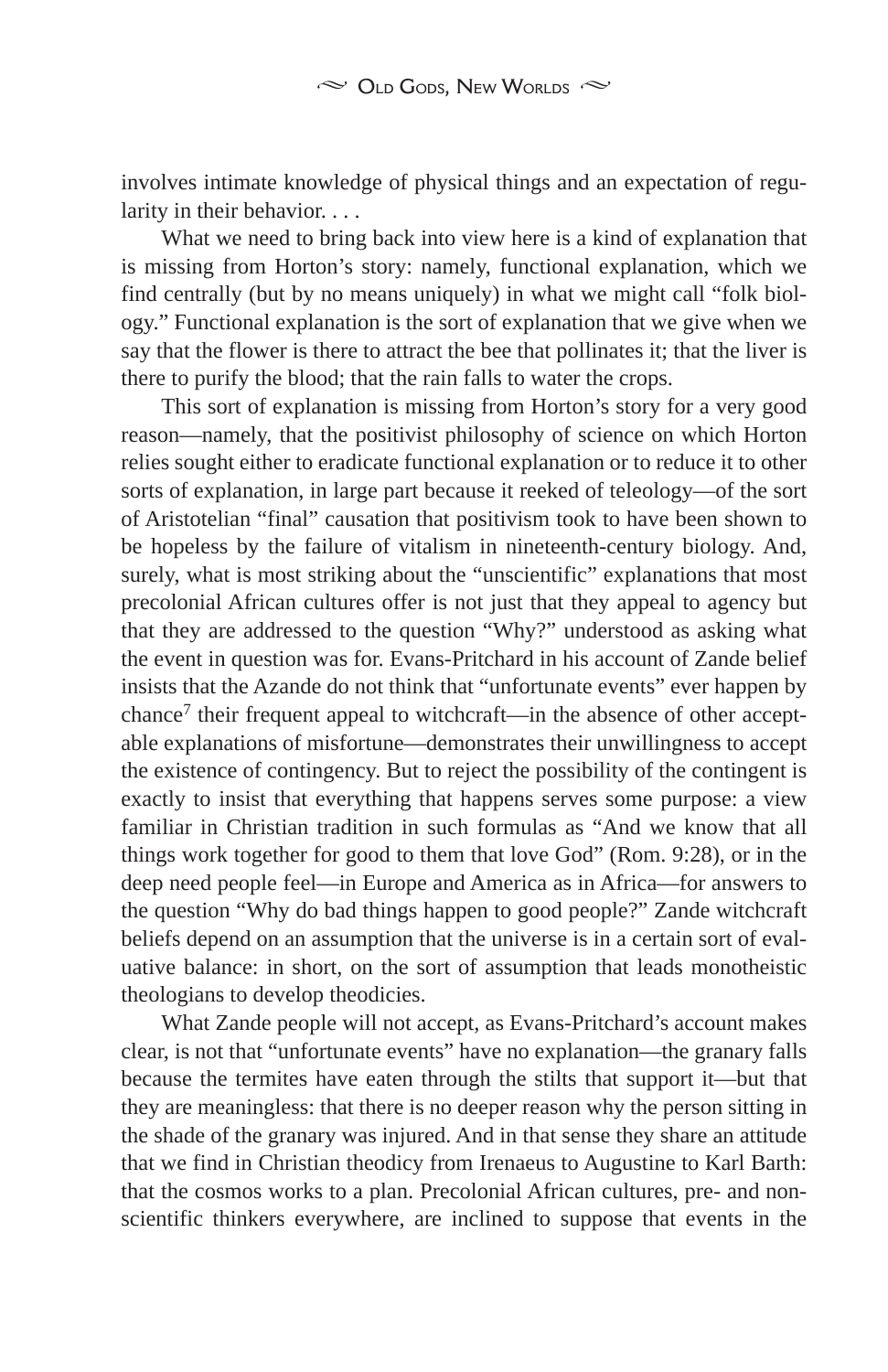world have meaning; they worry not about the possibility of the unexplained (what has no efficient cause nor agent explanation) but of the meaningless (what has no function, no point). And this marks those who accept the scientific worldview—a minority, of course, even in the industrialized world from almost all other humans throughout history. For it is a distinctive feature of that scientific worldview that it accepts that not everything that happens has a human meaning. To explain this difference between scientific and nonscientific visions we need, I think, to begin with the fact that the world, as the sciences conceive of it, extends so hugely far beyond the human horizon, in time as in space. As Alexandre Korye indicated in the title of his well-known study of the birth of modern celestial physics, the Newtonian revolution took the intellectual path *From the Closed World to the Infinite Universe*, and the Victorian dispute between science and religion had at its center a debate about the age of the earth, with geology insisting that the biblical time scale of thousands of years since the creation radically underestimated the age of our planet. Copernicus turned European scientists away from it geocentric to it heliocentric view of the universe and began it process, which Darwin continued, that inevitably displaced humankind from the center of the natural sciences. A recognition that the universe does not seem to have been made simply for us is the basis of the radically nonanthropocentric character of scientific theories of the world. This nonanthropocentrism is part of the change in view that develops with the growth of capitalism, of science, and of the modern state, the change to which, for example, Weber's account of modernization was addressed, and it contributes profoundly to the sense of the universe as disenchanted that Weberians have taken to be so central a feature of modernity (a claim that makes more sense as it claim about the life of professional intellectuals than as one about the culture as it whole)....

But Horton in his original work made, as I said, it second important claim for difference: he summarized it by calling the cognitive world of traditional cultures "closed" and that of modern cultures "open." "What I take to be the key difference is a very simple one," he writes. "It is that in traditional cultures there is no developed awareness of alternatives to the established body of theoretical tenets; whereas in scientifically oriented cultures, such an awareness is highly developed." . . . And it is here, when we turn from questions about the content and logic of traditional and scientific explanation to the social contexts in which those theories are constructed and mobilized, that Horton's account begins to seem less adequate....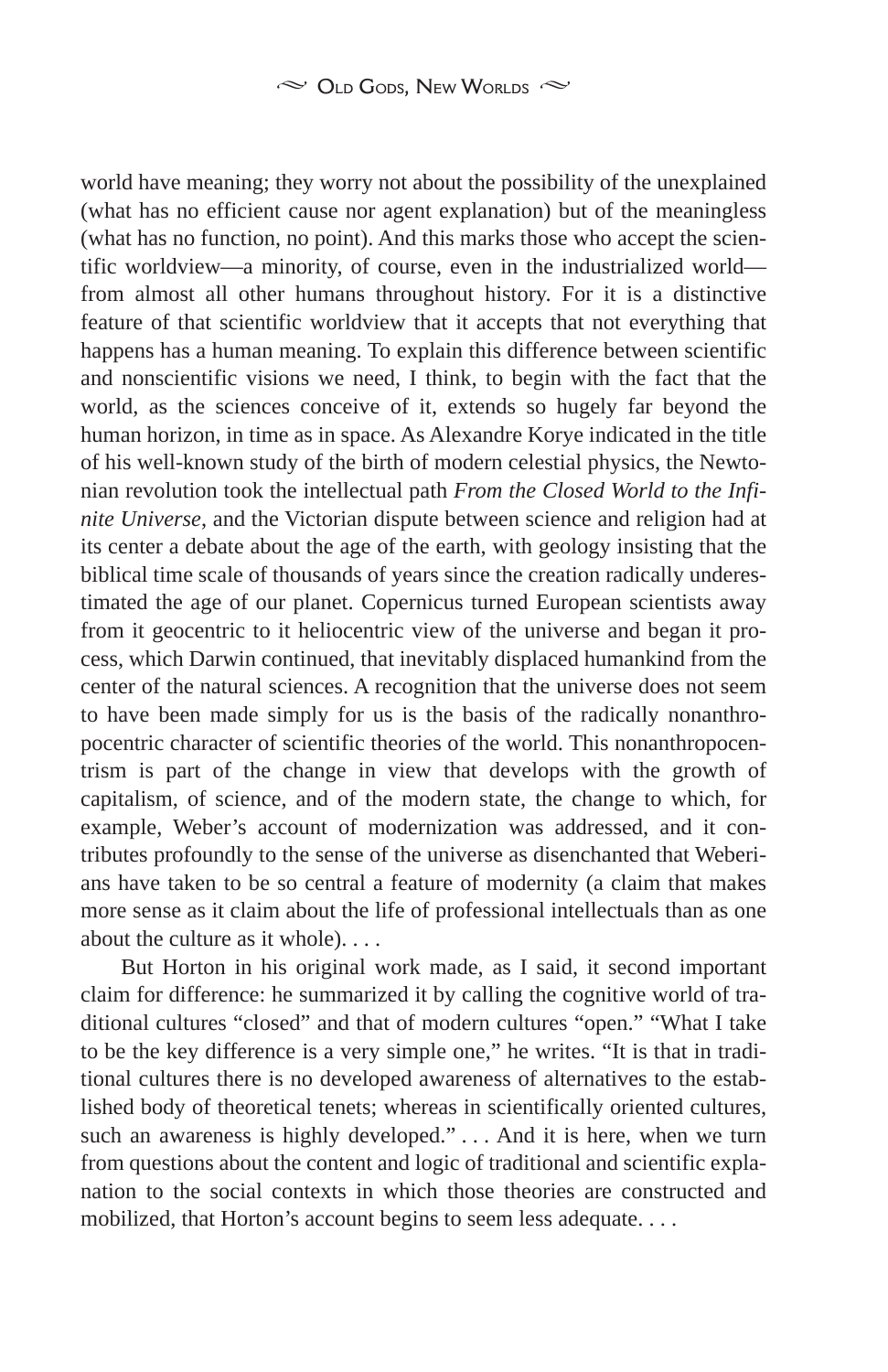The early modern natural scientists, the natural philosophers of the Renaissance, stressed often the unreasonableness of appeals to authority. And if modern scholarship suggests that they overstressed the extent to which their predecessors were bound by a hidebound traditionalism, it is still true that there is a difference—if only in degree—in the extent to which modernity celebrates distance from our predecessors, while the traditional world celebrates cognitive continuity.

Now Horton's account of the sense in which the traditional worldview is closed has—rightly—been challenged. The complexities of war and trade, dominance and clientage, migration and diplomacy, in much of precolonial Africa are simply not consistent with the image of peoples unaware that there is a world elsewhere....

It is also possible to find first-rate speculative thinkers in traditional societies whose individual openness is not to be denied. I think here of Ogotemmêli, whose cosmology Griaule has captured . . . and Barry Hallen has provided evidence from Nigerian sources of the existence, within African traditional modes of thought, of styles of reasoning that are open neither to Wiredu's stern strictures nor to Horton's milder ones. . . . 8 Horton's original stress on the "closed" nature of traditional modes of thought does look less adequate in the face of Africa's complex history of cultural exchanges and of Hallen's babalawo, or in the presence of the extraordinary metaphysical synthesis of the Dogon elder, Ogotemmêli. . . . In a recent book—written with the Nigerian philosopher J. O. Sodipo—Hallen insists on the presence among Yoruba doctors of theories of witchcraft rather different from those of their fellow countrymen.<sup>9</sup> Here, then, among doctors, speculation inconsistent with ordinary folk belief occurs....

Horton has recently come—in response, in part, to Hallen's critique—to speak not of the closedness of traditional belief systems but, borrowing a term from Wole Soyinka, of their being "accommodative." He discusses work by students of Evans-Pritchard that not only addresses the kind of static body of belief that is captured in Evans-Pritchard's picture of the Azande thought world but also stresses the dynamic and—as Horton admits—"open" way in which they "devise explanations for novel elements in . . . experience," and "their capacity to borrow, re-work and integrate alien ideas in the course of elaborating such explanations." "Indeed" he continues, "it is this 'open-ness' that has given the traditional cosmologies such tremendous durability in the face of immense changes that the twentieth century has brought to the African scene."10 Horton then contrasts this accommodative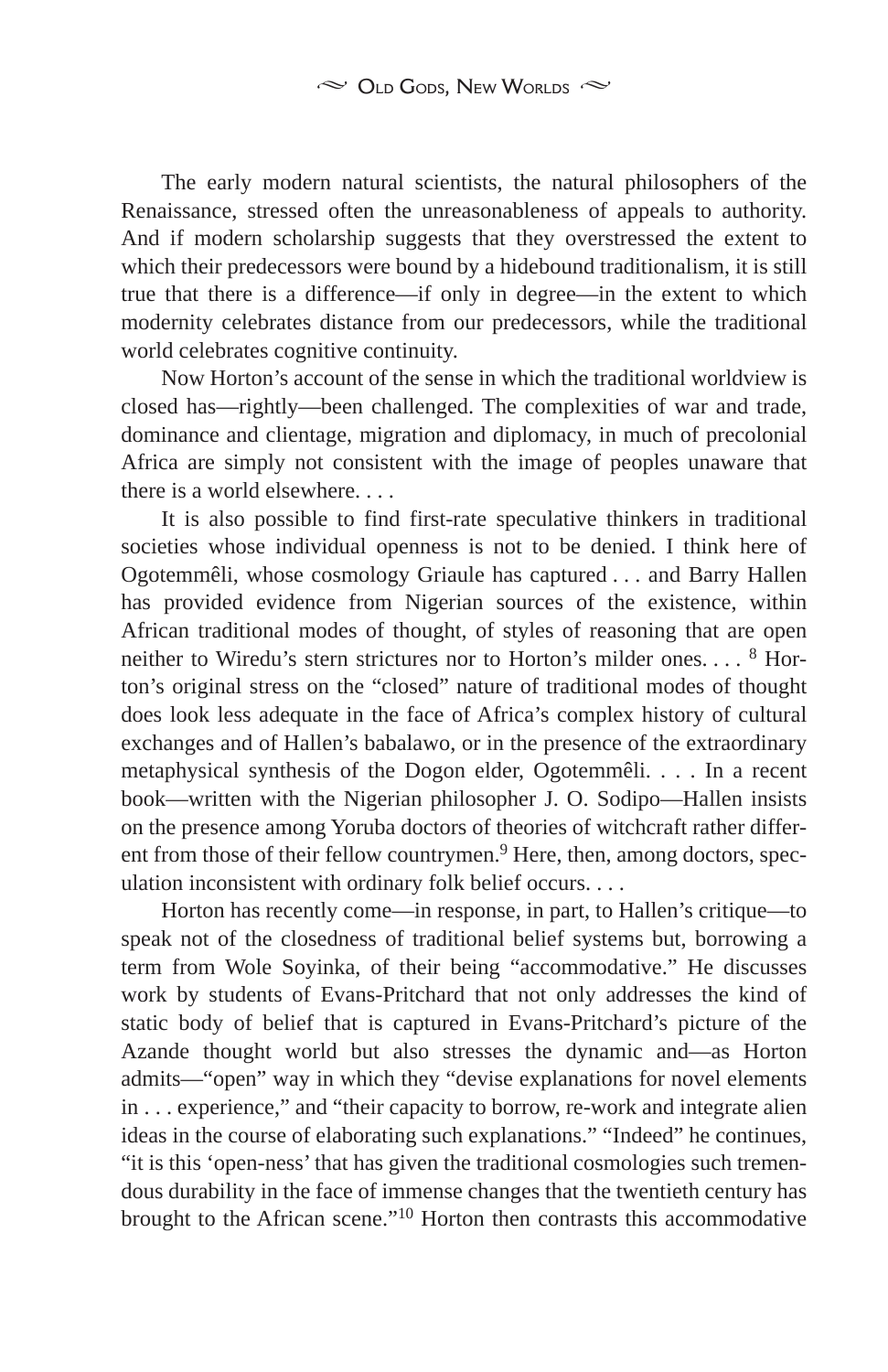style with the "adversary" style of scientific theory, which is characterized by the way in which the main stimulus to change of belief is not "novel experience but rival theory."<sup>11</sup>

And it seems to me that this change from the Popperian terminology of "open" and "closed" allows Horton to capture something important about the difference between traditional religion and science; something to do not with individual cognitive strategies but with social ones. If we want to understand the significance of social organization in differentiating traditional religion and natural science, we call do no better than to begin with those of Evans-Pritchard's answers to the question why the Azande do not see the falsity of their magic beliefs that mention social facts about the organization of those beliefs.

Evans-Pritchard wrote:

Scepticism, far from being smothered, is recognized, even inculcated. But it is only about certain medicines and certain magicians. By contrast it tends to support other medicines and other magicians. . . . Each man and each kinship group acts without cognizance of the actions of others. People do not pool their ritual experiences. . . . They are not experimentally inclined. . . . Not being experimentally inclined, they do not test the efficacy of their medicines.12

And, he added, "Zande beliefs are generally vaguely formulated. A belief, to be easily contradicted by experience . . . must be clearly shared and intellectually developed."<sup>13</sup>

Whatever the practices of imperfect scientists are actually like, none of these things is supposed to be true of natural science. In our official picture of the sciences, skepticism is encouraged even about foundational questions—indeed, that is where the best students are supposed to be directed.... The scientific community is experimentally inclined, and, of course, scientific theory is formulated as precisely as possible in order that those experiments can be carried out in a controlled fashion. . . . [S]cience is, crucially, adversarial, and the norms of publication and reproducibility of results, even though only imperfectly adhered to, are explicitly intended to lay theories and experimental claims open to attack by one's peers, and thus make competition from the adventurous "young Turk" possible.

More important than the hugely oversimplified contrast between an experimental, skeptical, science and an unexperimental, "dogmatic" traditional mode of thought is the difference in images of knowledge that are represented in the differences in the social organization of inquiry in modern as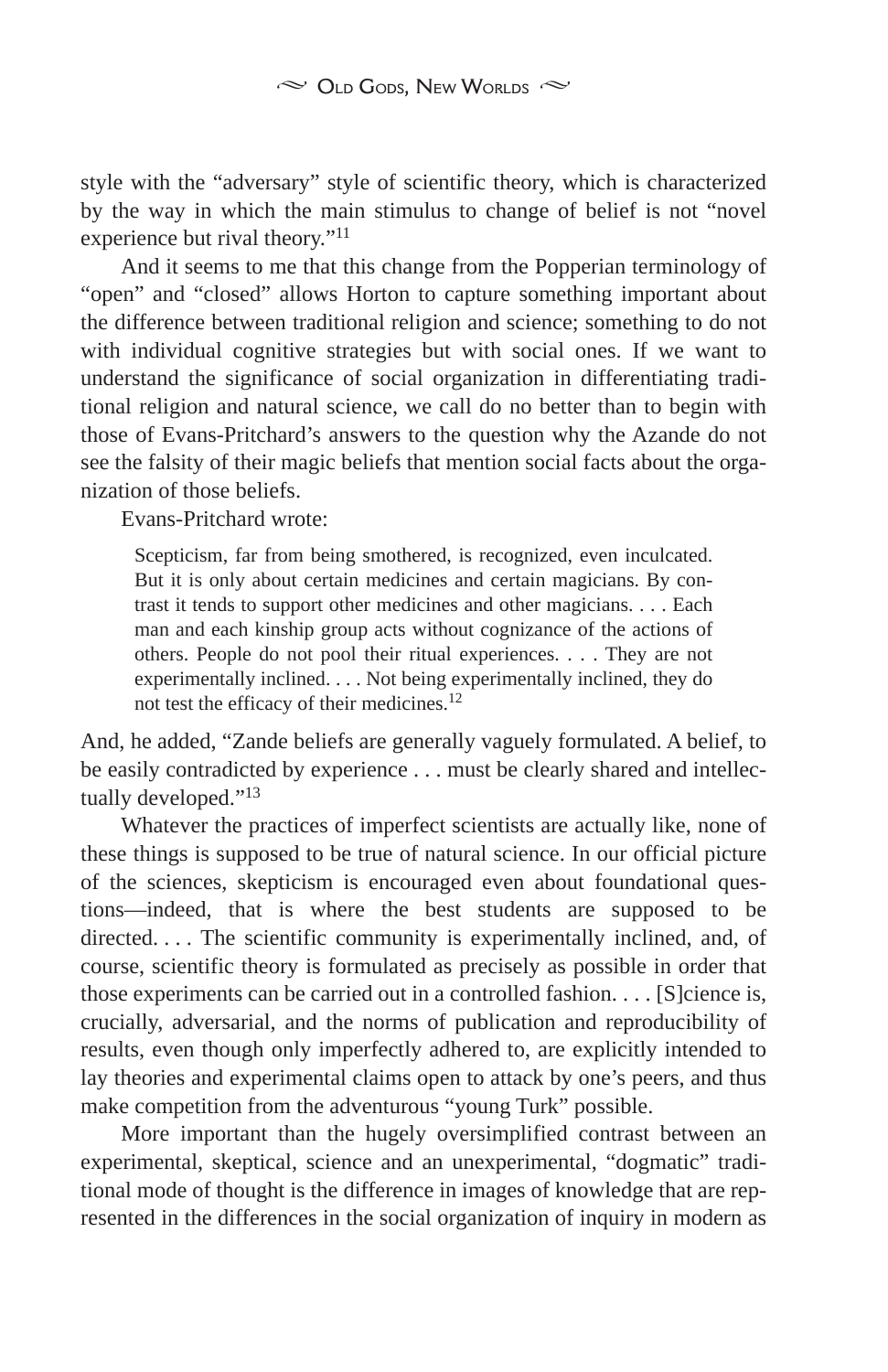opposed to "traditional" societies. Scientists, like the rest of us, hold onto theories longer than they may be entitled to; suppress, unconsciously or half consciously, evidence they do not know how to handle; lie a little. In precolonial societies there were, we can be sure, individual doubters who kept their own counsel, resisters against the local dogma. But what is interesting about modern modes of theorizing is that they are organized around an image of constant change: we expect new theories, we reward and encourage the search for them, we believe that today's best theories will be revised beyond recognition if the enterprise of science survives. My ancestors in Asante never organized a specialized activity that was based around this thought. They knew that some people know more than others, and that there are things to be found out.<sup>14</sup> But they do not seem to have thought it necessary to invest social effort in working out new theories of how the world works, not for some practical end (this they did constantly) but, as we say, for its own sake.

The differences between traditional religious theory and the theories of the sciences reside in the social organization of inquiry, as a systematic business, and it is differences in social organization that account, I think, both for the difference we feel in the character of natural scientific and traditional religious theory—they are products of different kinds of social process—and for the spectacular expansion of the domain of successful prediction and control, an expansion that characterizes natural science but is notably absent in traditional society. Experimentation, the publication and reproduction of results, the systematic development of alternative theories in precise terms, all these ideals, however imperfectly they are realized in scientific practice, are intelligible only in an organized social enterprise of knowledge.

But what can have prompted this radically different approach to knowledge? Why have the practitioners of traditional religion, even the priests, who are the professionals, never developed the organized "adversarial" methods of the sciences? There are, no doubt, many historical sources. A few, familiar suggestions strike one immediately.

Social mobility leads to political individualism, of a kind that is rare in the traditional polity; political individualism allows cognitive authority to shift, also, from priest to king to commoner; and social mobility is a feature of industrial societies.

Or, in traditional societies, accommodating conflicting theoretical views is part of the general process of accommodation necessary for those who are bound to each other as neighbors for life. . . . In Ghana, but not in America, it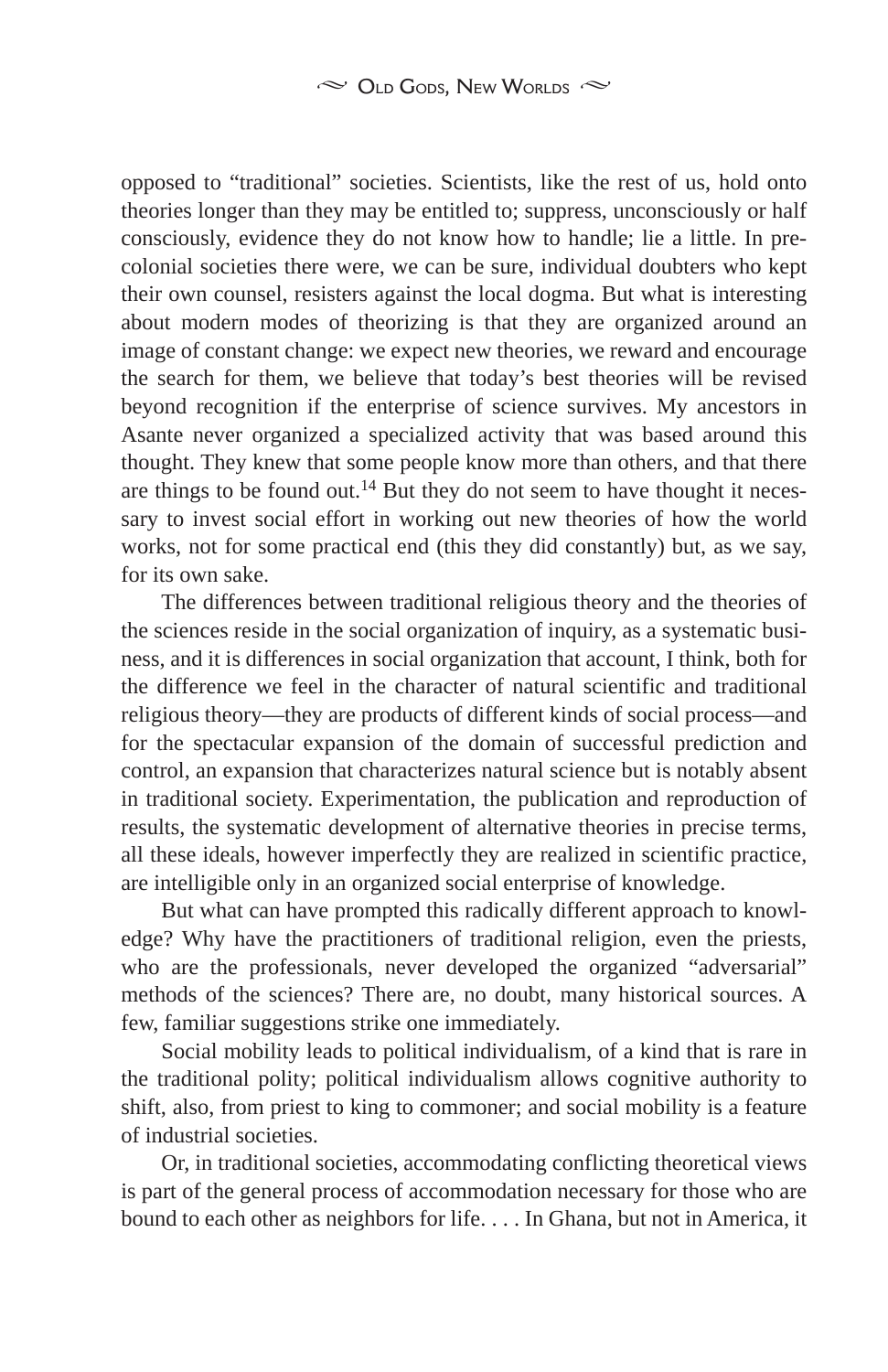is impolite to disagree, to argue, to confute. And this accommodating approach to conversation is part of the same range of attitudes that leads to theoretical accommodations....

[I]t seems to me that there is one other fundamental difference between traditional West African culture and the culture of the industrial world, and that it plays it fundamental role in explaining why the adversarial style never established itself in West Africa. And it is that these cultures were largely nonliterate.

Now literacy has, as Jack Goody has pointed out in his influential book *The Domestication of the Savage Mind*, important consequences; among them is the fact that it permits a kind of consistency that oral culture cannot and does not demand. Write down a sentence and it is there, in principle, forever; that means that if you write down another sentence inconsistent with it, you can be caught out It is this fact that is at the root of the possibility of the adversarial style. How often have we seen Perry Mason—on television in Ghana or the United States or England (for television, at least, there is only one world)—ask the stenographer to read back from the record? In the traditional culture the answer can only be: "What record?" In the absence of written records, it is not possible to compare the ancestors' theories in their actual words with ours; nor, given the limitations of quantity imposed by oral transmission, do we have a detailed knowledge of what those theories were. We know more about the thought of Isaac Newton on one or two subjects than we know about the entire population of his Asante contemporaries.

The accommodative style is possible because orality makes it hard to discover discrepancies. And so it is possible to have an image of knowledge as unchanging lore, handed down from the ancestors. It is no wonder, with this image of knowledge, that there is no systematic research: nobody need ever notice that the way that traditional theory is used requires inconsistent interpretations. It is literacy that makes possible the precise formulation of questions that we have just noticed as one of the characteristics of scientific theory, and it is precise formulation that points up inconsistency. This explanation, which we owe to Horton, is surely very plausible....

Write, then, and the demands imposed by the distant, unknown reader require more universality, more abstraction. Because our reader may not share the cultural assumptions necessary to understand them, in contexts where communication of information is central our written language becomes less figurative. And so another nail is beaten into the coffin of the inconsistencies of our informal thought.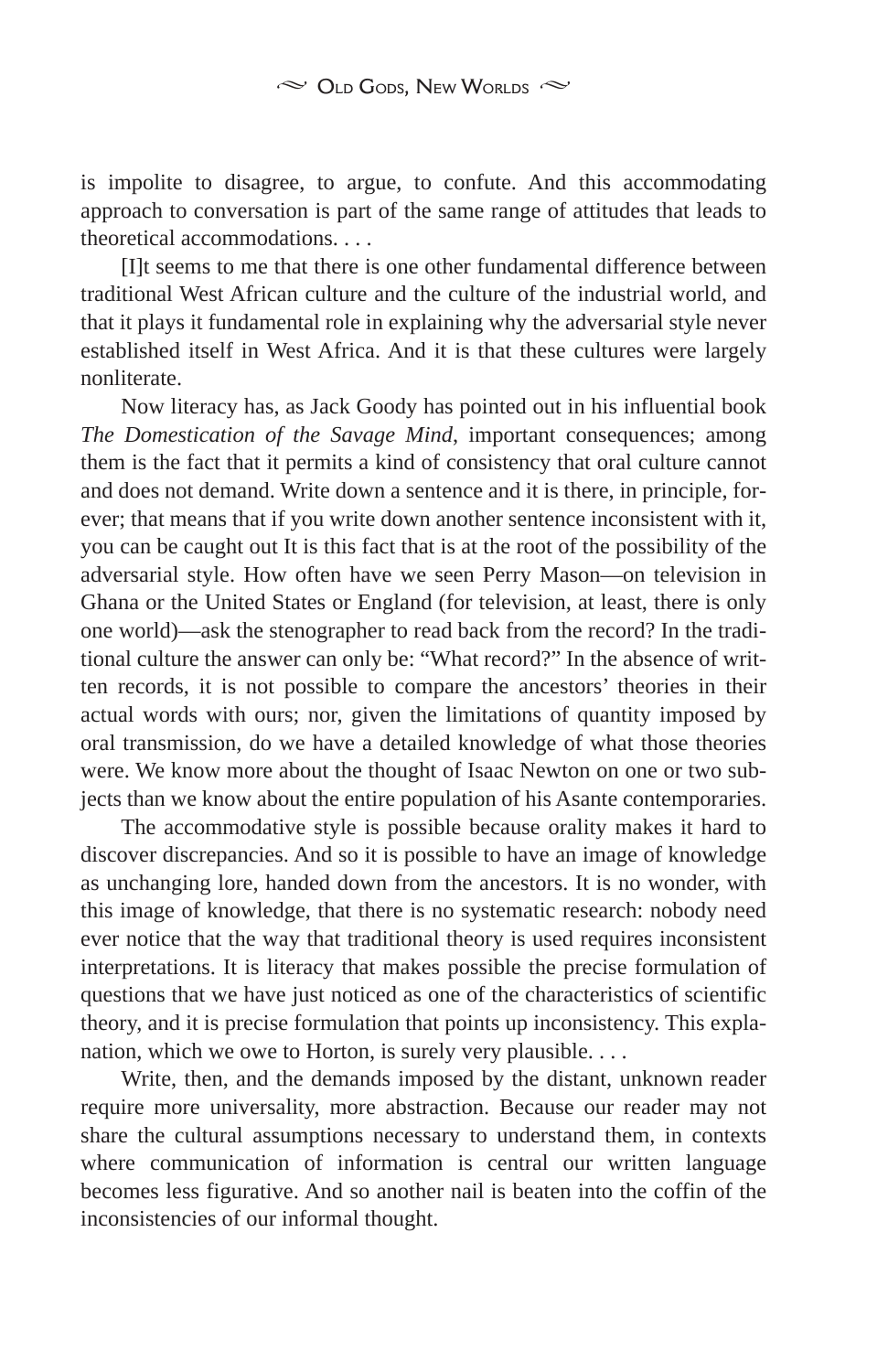For if we speak figuratively, then what we say can be taken and reinterpreted in a new context; the same proverb, precisely because its message is not fixed, call be used again and again. And if we can use it again and again with different messages, we may fail to notice that the messages are inconsistent with each other. After all, the proverb is being used now in this situation, and why should we think of those other occasions of its use *here* and *now*?...

The literacy of the period immediately preceding the scientific revolution in Europe differed in at least one crucial respect from that of the High Middle Ages and of antiquity: it was beginning to be widespread. Through printing it had become possible for people other than clerics and the very rich to own books. There are many factors . . . that make possible the breakdown of the cognitive authority of the Church in the Reformation, but for the purposes of it comparison with contemporary Africa, indeed with the contemporary developing world, printing, with the independence of mind that it breeds, is crucial.

We all know of the significance of printing in the spread of Bible-based Protestantism in the European Reformation, but the importance of widespread literacy for modern Africa was anticipated in nineteenth-century Asante. Some at the Asante court in the late nineteenth century were opposed to the transcription of their language, in part because they were able, in a nation without literacy, to maintain, as they thought, greater control of the flow of information. When they did want to send written messages, they used the literate Islamic scholars who were to be found in the major towns of the West African interior, relying on translation from Twi into Arabic or Hausa, and then back into the language of their correspondents. Now, only a hundred or so years later, a significant majority of the children of Kumasi can write—in English and (to a lesser extent) in Twi. And they can read books, from libraries, and newspapers and pamphlets, on the street, which effectively make it impossible for the authority of Asante tradition to remain unchallenged.

Let me say, finally, why I think that the gap between educated Africans and Westerners may not be so wide for much longer, and why all of us will soon find it hard to know, from within, the nature of the traditional. The answer is simple enough: we now have a few generations of literate African intellectuals, and they have begun the process of examining our traditions. They are aided in this by the availability of Western traditions, their access to which, through writing, is no different from Westerners'. This process of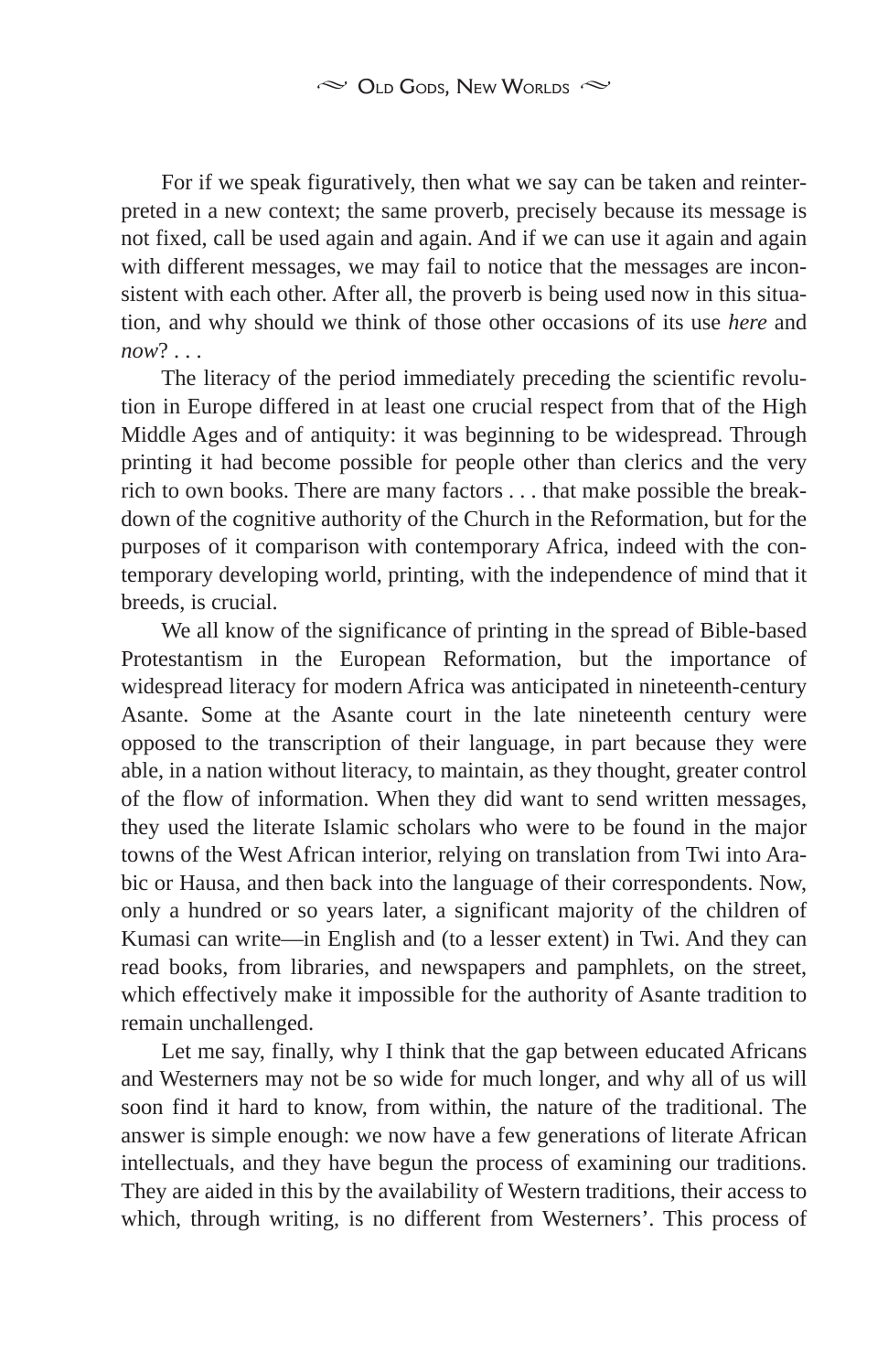analysis will produce new, unpredictable, fusions. Sometimes, something will have to give. What it will be, I cannot predict, though I have my suspicions, and you will be able to guess what they are if I say that it seems to me that the overwhelming political and economic domination of the Third World by the industrialized world will play its part....

[T]here is evidence that the practical successes of technology, associated with the methods and motives of inquiry that I have suggested, are largely absent in traditional culture. The question whether we ought to adopt these methods is not a purely technical one. We cannot avoid the issue of whether it is possible to adopt adversarial, individualistic cognitive styles, and keep, as we might want to, accommodative, communitarian morals. Cultures and peoples have often not been capable of maintaining such double standards (and I use the term nonpejoratively, for perhaps we need different standards for different purposes), so that if we are going to try, we must face up to these difficulties. Scientific method may lead to progress in our understanding of the world, but you do not have to be a Thoreauvian to wonder if it has led only to progress in the pursuit of all our human purposes. In this area we can learn together with other cultures—including, for example, the Japanese culture, which has apparently managed a certain segregation of moral-political and cognitive spheres. In this respect, it seems to me obvious that the Ghanaian philosopher Kwasi Wiredu is right. We will only solve our problems if we see them as human problems arising out of a special situation, and we shall not solve them if we see them as African problems, generated by our being somehow unlike others.

## **ENDNOTES**

- <sup>1</sup> Robin Horton, "Spiritual Beings and Elementary Particles—A Reply to Mr. Pratt," *Second Order* 1, No. 1 (1972), p. 30.
- <sup>2</sup> John Skorupski has persuaded me that Durkheim does indeed offer this apparently crude argument; see Skorupski's *Symbol and Theory* (Cambridge: Cambridge University Press, 1976), chap. 2, for an excellent discussion.
- $3 \dots$  This conception of rationality belongs to a family of recent proposals that treat a concept as being defined by the de re relations of agents to the world . . . . As Gettier [1963] showed, a belief can be justified and true, but not a piece of knowledge, because the justification fails to be appropriately related de re to the facts . . . . Similarly, I want to say a belief can be reasonable (subjectively), but irrational (objectively). Since questions of rationality, therefore, raise questions about how other people stand in relation to reality; and since these questions cannot be answered while leaving open, as I wish to do, questions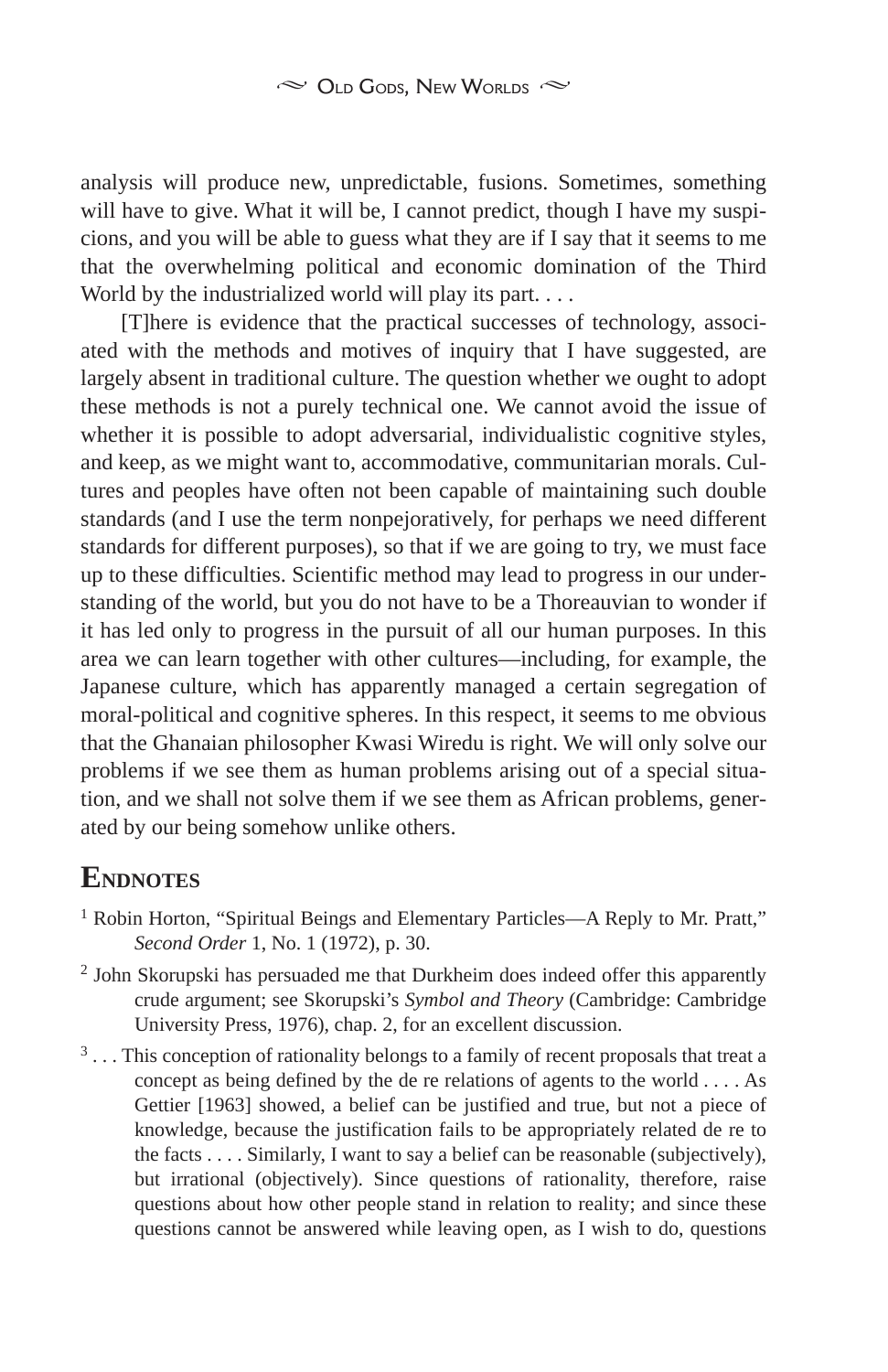about who is right, I shall talk from now on about reasonableness rather than rationality. Someone is reasonable, on my view, if they are trying to be rational: if they are trying to act so as to maximize the chance of their beliefs being true.

- <sup>4</sup> Evans-Pritchard, *Witchcraft, Oracles and Magic among the Azande* (Oxford: Oxford University Press, 1976), p. 202.
- <sup>5</sup> Horton's most famous paper is his "African Traditional Religion and Western Science." All my thought on these questions has been stimulated and enlivened by reading and talking with him, and so many of the ideas I shall be offering are his that I make now a general acknowledgement.
- <sup>6</sup> See Daniel Dennett's *The Intentional Stance* (Cambridge, Mass.: Bradford Books, 1987).
- <sup>7</sup> See Evans-Pritchard, *Witchcraft, Oracles and Magic among the Azande*, chap. 2.
- <sup>8</sup> Barry Hallen, "Robin Horton on Critical Philosophy and Traditional Thought." Wiredu, of course, does not deny the existence of skeptics in traditional cultures. See pp. 20-21, 37, 143 of *Philosophy and an African Culture* (London: Cambridge University Press, 1980).
- <sup>9</sup> Barry Hallen and J. Sodipo, *Knowledge, Belief and Witchcraft: Analytic Experiments in African Philosophy* (London: Ethnographica, 1986).
- <sup>10</sup> Eds. note: In contrast, Mbiti (1969: 266) argues that traditional cosmologies are much diminished for most contemporary Africans precisely because these cosmologies were unable to accommodate the obvious power of scientific thinking. "But precisely because religion became so deeply entrenched and institutionalized in all the different forms of [traditional] African life, it lost its ability to continue exercising supreme control and holding a position of absolute authority once new challenges and radical changes came upon African societies."
- <sup>11</sup> This work is in the paper, "Traditional Thought and the Emerging African Philosophy Department: A Reply to Dr. Hallen," unpublished manuscript.
- $12$  This is not to say that they do not have the concepts necessary to understand the idea of an experiment, merely to say that they are not interested in disinterested experimentation simply to find out how things work. For the Azande are very aware, for example, that an oracle needs to be run carefully if it is to be reliable. They therefore test its reliability on every occasion of its use. There are usually two tests: bambata sima and gingo; the first and second tests. Generally, in the first test, the question is asked so the death of a chicken means yes and in the second so that death means no; but it may be the other way round. Inconsistent results invalidate the procedure. The Azande also have a way of confirming that an oracle is not working; namely to ask it a question to which they already know the answer. Such failures can be explained by one of the many obstacles to all oracle's functioning properly: breach of taboo;